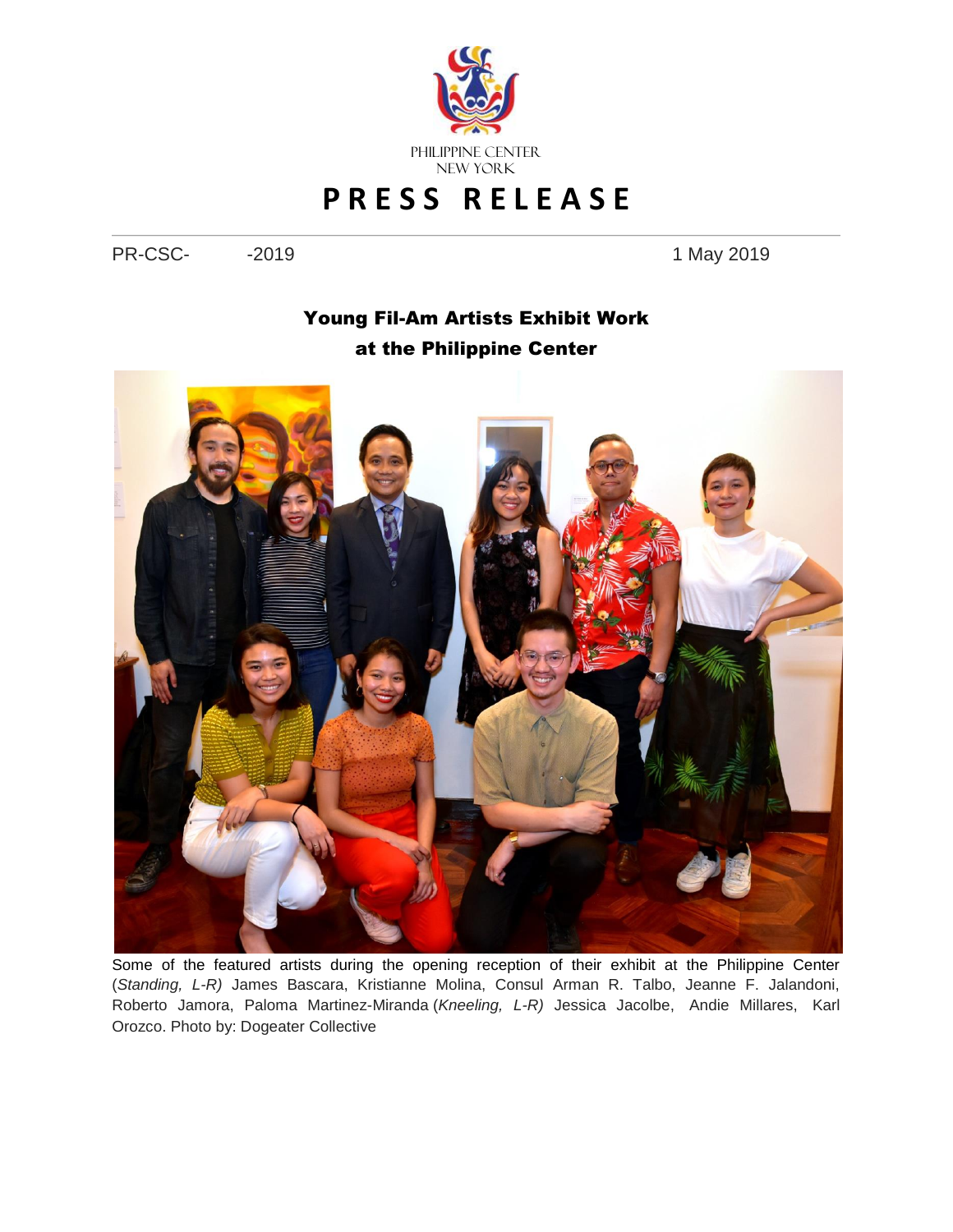New York, 1 May 2019- Fifteen (15) young Fil-Am artists and writers held the opening reception of their art exhibit entitled *"The First Picture of You, 1990"* at the Lobby Gallery of the Philippine Center on 27 April 2019.

The concept of *The First Picture of You, 1990* is taken from a chapter of Elaine Castillo's novel, *America Is Not The Heart*. The artists featured in the exhibition created work responding to the idea of their "first picture" and used the mundane objects and routines of everyday life in creating their art.

The opening reception was attended by members of the Fil-Am community, members of the media, and art enthusiasts in New York. It was organized by Dogeater Collective, a group of young Fil-Am artists and writers based in New York City. The group takes its name from the Novel Dogeaters by Jessica Hagedorn, as their way of reclaiming and redefining their identity.

The artists are Maria Stabio, James Bascara, Mishel An Valenton, Emma Noelle, Kelvin Burzon, Eric Ramos Guerrero, Jeanne Jalandoni, Kristianne Molina, Karl Orozco, Tahnee Pantig, Derrick Quevedo, Camille Hoffman, Roberto Jamora, Paloma Martinez-Miranda, and Julio Jose Austria.

The exhibit opened to the public on 22 April and runs until 3 May 2019. -end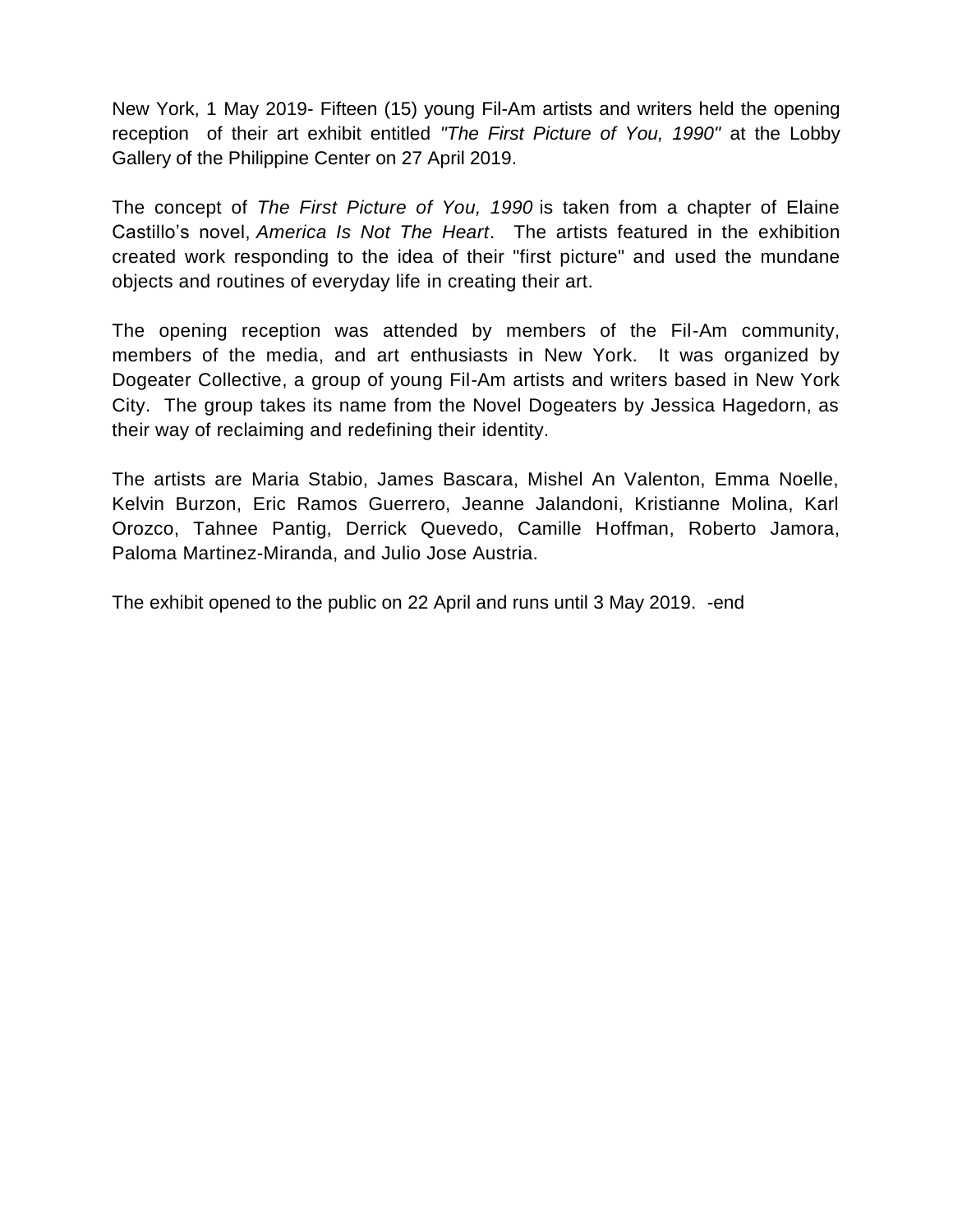

The artists pose in front of their work during the opening reception at the Philippine Center Lobby Gallery. Photo by PCMB